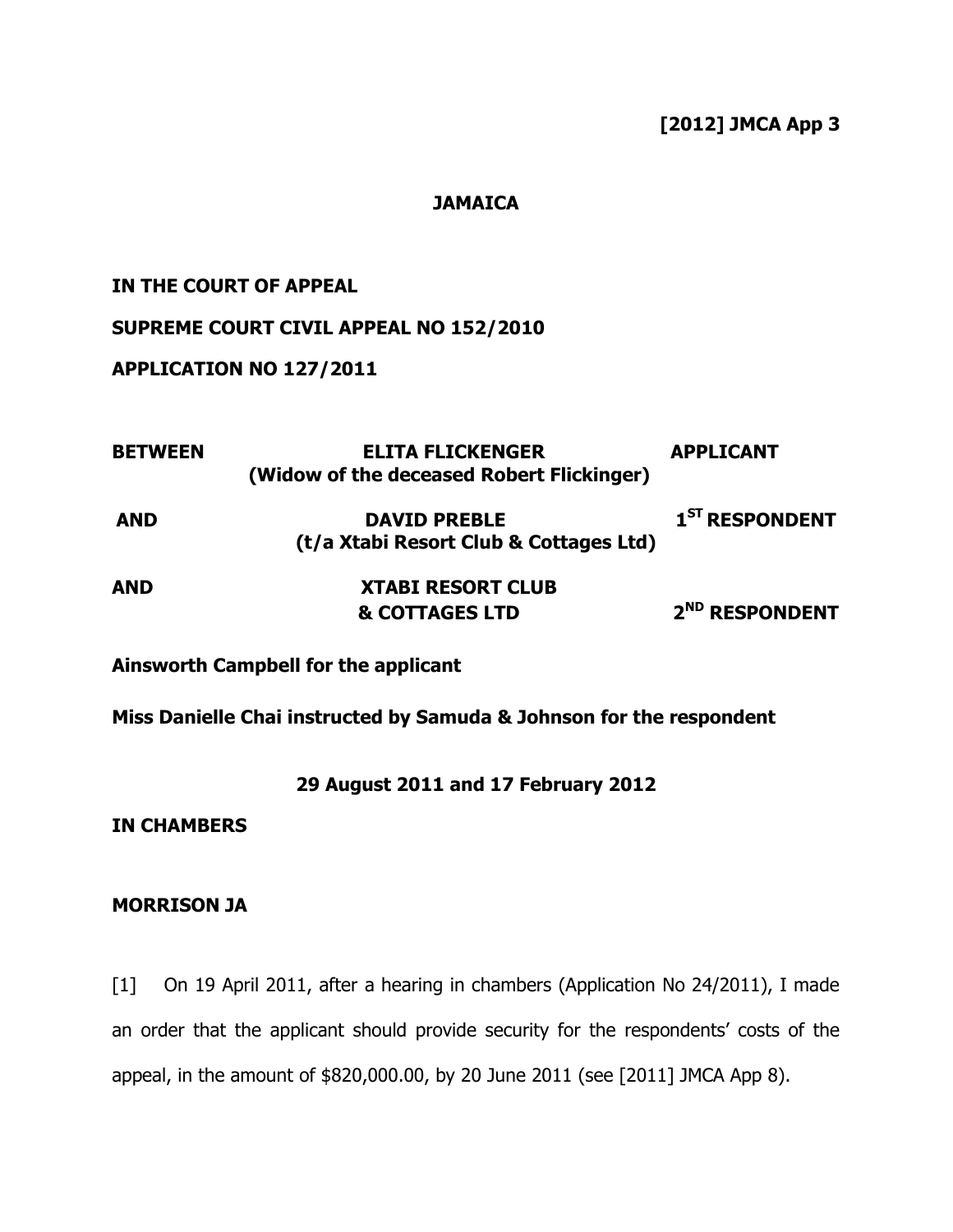[2] On 29 August 2011, after hearing an application (Application No 127/2011) by the applicant for an extension of time within which to provide security and for a variation of my original order (to "a lesser sum"), I made an order (i) extending the time for payment of security for costs to 19 September 2011; (ii) reducing the sum previously ordered for security for costs from \$820,000.00 to \$600,000.00; and (iii) that the applicant should pay the respondents' costs of the application in any event. These are my reasons for making that order.

[3] The application which was before me was filed on 15 June 2011, on the following grounds:

- "1. The Appellant is unable to pay the sum of \$820,000.00 as stipulated in the Order.
- 2. That the estimated figure for Costs of the Appeal of \$820,000.00 submitted by Attorneys-at-Law for the Defendants/Respondents is excessive.
- 3. That unless the Claimant/Appellant is accommodated in respect of the amount to be paid in as security for costs the Claimant/Appellant will be driven from the Judgment seat.
- 4. That unless the Judge"s Notes of evidence are obtained the Appellant"s effort in pursuing this Appeal will be fruitless."

[4] The application was initially supported by an affidavit sworn to and filed on 15 June 2011 by Mr Ainsworth Campbell, attorney-at-law for the applicant. In so far as is presently relevant, Mr Campbell said this: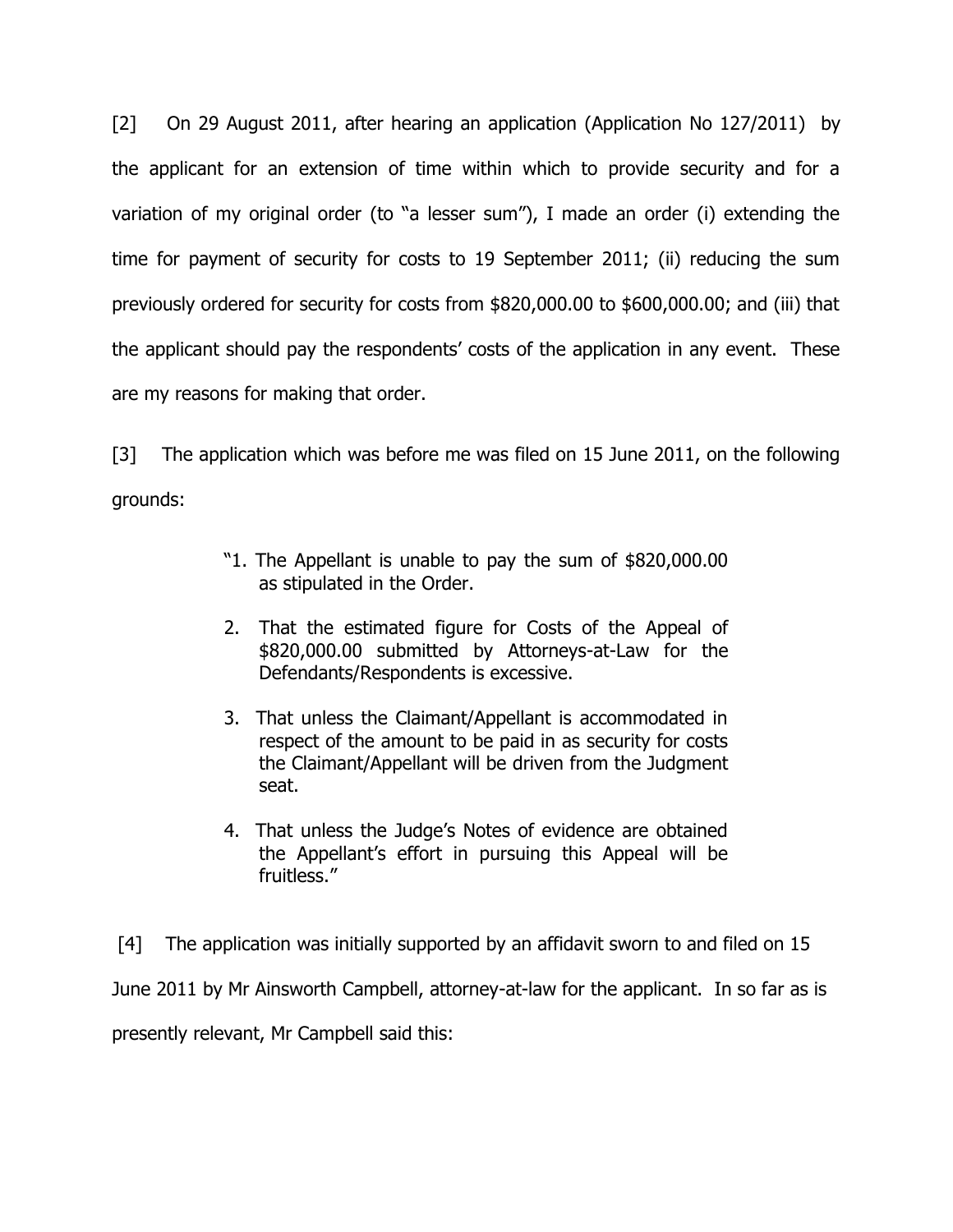- "8. That the Appellant/Claimant now resides in an economically depressed environment and is unable to come into funds easily; nevertheless if she is given an extension of time within which to pay the security for costs she will be able to arrange to do so; whether by obtaining a loan or a gift.
- 9. That the Claimant/Appellant has a very good ground of Appeal and ought to succeed at the hearing of the Appeal.
- 10. That the hearing of the Appeal should not exceed two days and the taxed costs should not exceed Three Hundred Thousand Dollars (\$300,000.00).
- 11. Wherefore I humbly pray that this Honourable Court may be pleased to grant the application contained in the Notice herein."

[5] An affidavit in response was sworn to and filed on 13 July 2011 by Mr Christopher Samuda, attorney-at-law for the respondents. In this affidavit, Mr Samuda rehearsed some of the details of the trial that had previously been placed before me on the earlier application and commented that "since the making of the Order for Security for Costs, my firm has not received any communication whatsoever from Counsel for the Claimant/Appellant respecting payment of the required security". Accordingly, it was prayed, the application should be denied.

[6] This application first came before me on 28 July 2011. On that occasion, after considering the affidavit evidence filed on behalf of the applicant, I suggested to Mr Campbell that the evidence filed by him as at that date might not be sufficient to substantiate the applicant's claim of hardship and that he might want to consider filing further affidavit evidence to address the point.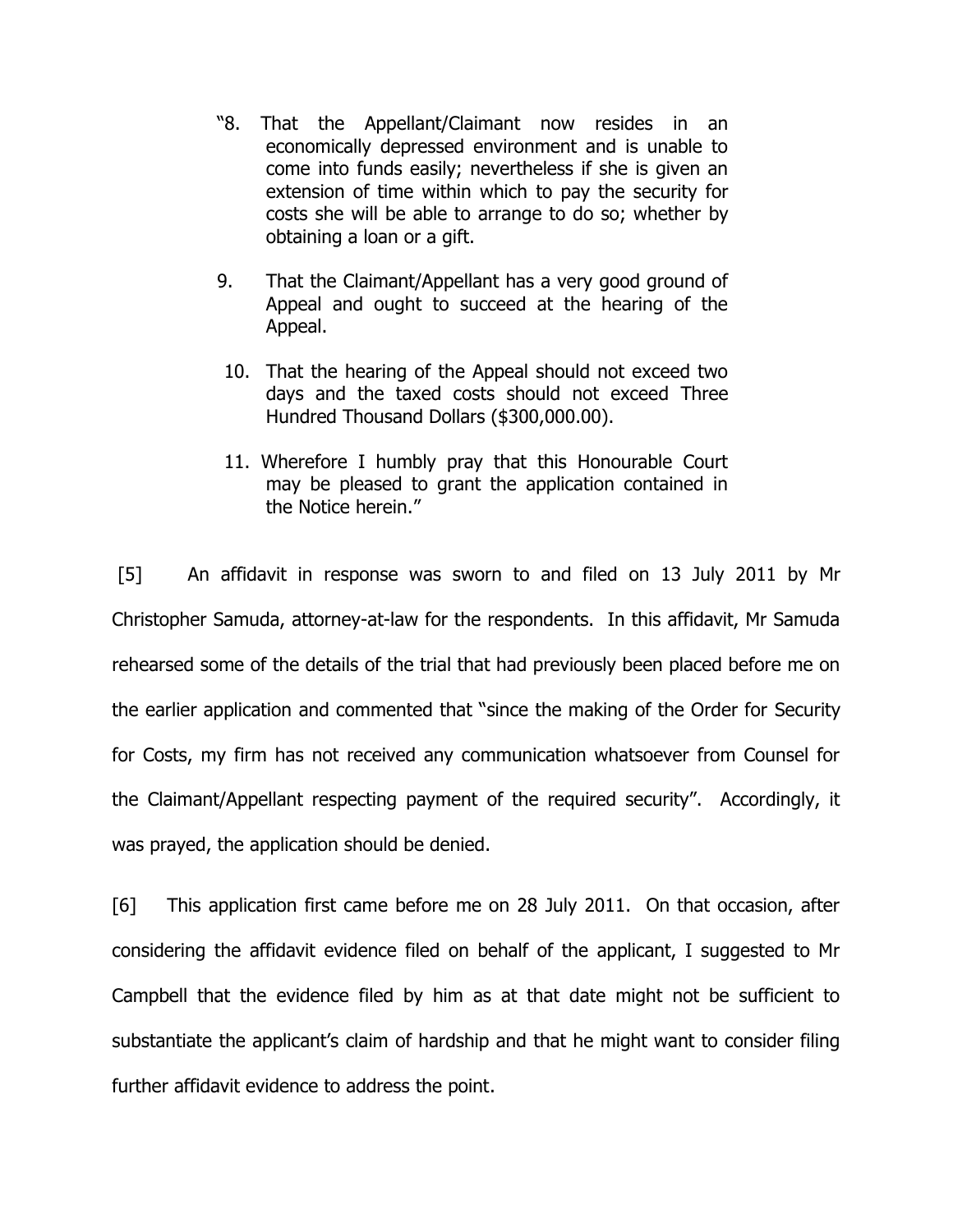[7] A supplemental affidavit was accordingly sworn to and filed by Mr Campbell on 25 August 2011. This affidavit in substance repeated information that had previously been provided to the court. However, also filed on 25 August 2011 was an affidavit by the applicant herself, which was purportedly sworn to by her on 11 August 2011, before one Ms Judith Collins, a notary public for the State of Illinois in the United States of America. In that affidavit, the applicant stated that she had been "unable to pay the said sum of  $$820,000.00$  into Court by the  $20<sup>th</sup>$  June 2011", but that she had "made arrangement [sic] with Mr. Ainsworth Campbell for such sum as this Court will direct to be paid into Court within the extended time this Honourable Court will allow". Thus, the applicant prayed that "the sum due to be paid in be reduced and that the time within which to pay the sum determined by the Court be extended".

[8] When the matter came on for hearing again on 29 August 2011, I had the benefit of submissions from Mr Campbell for the applicant and Miss Danielle Chai for the respondents. Mr Campbell urged me to vary the amount required as security by my previous order to \$575,000.00, which he was prepared to concede as an appropriate figure for security for costs in the circumstances of this case. He referred me to the applicant"s affidavit filed on 25 August 2011 and on that basis asked me to make the orders sought in the notice of application.

[9] Miss Chai for the respondents submitted that neither the application for extension of time nor the application for a variation of the order should be granted, because (i) the applicant had already received a 10 week extension "by default" and she had not in any event provided any explanation as to why the extension was needed; (ii) a plea of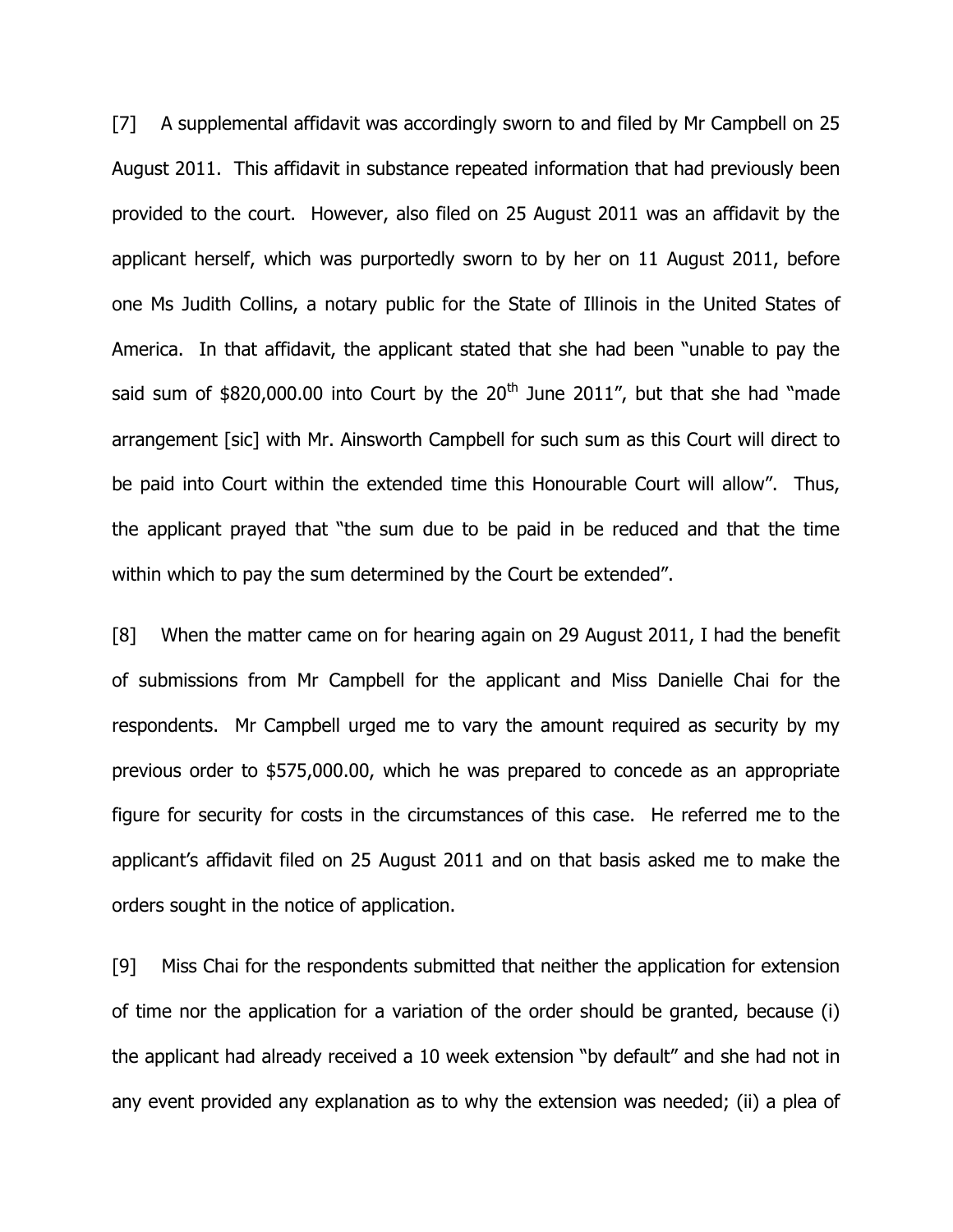economic hardship actually favours the grant of an order for security for costs; and (iii) the applicant had not shown any material change in circumstances which would justify a variation of the order. Miss Chai also questioned the authenticity of the affidavit purportedly sworn to by the applicant, pointing out that, while it appeared on its face to have been executed in the Illinois, the applicant was a resident of Greece.

[10] In support of these submissions, I was referred by Miss Chai to **Gordano Building Contractors Ltd v Burgess and Another** [1988] 1 WLR 890. In that case, the Court of Appeal held that a plaintiff who has been ordered to give security for costs, and who can prove a material change of circumstances since the date of the order, is entitled to apply for an order varying the original order or to set it aside. However,

Mann LJ said this (at page 894):

"In my judgment, a plaintiff cannot return and seek to get an order varied or set aside by producing fresh evidence as to the state of affairs extant at the date of the order. There would be no end to the matter if such a situation was tolerable. He who wishes to have an opportunity to produce new evidence should, no doubt at some penalty as to costs, apply for an adjournment."

[11] The two issues which arise on this application are whether (i) an extension of time within which to comply with the order for security for costs should be granted to the applicant; and (ii) the amount originally ordered to be paid by the applicant for security for costs should be varied.

[12] But before turning to these issues, I must deal with Miss Chai's complaint in relation to the applicant's affidavit sworn to on 25 August 2011. I accept that it is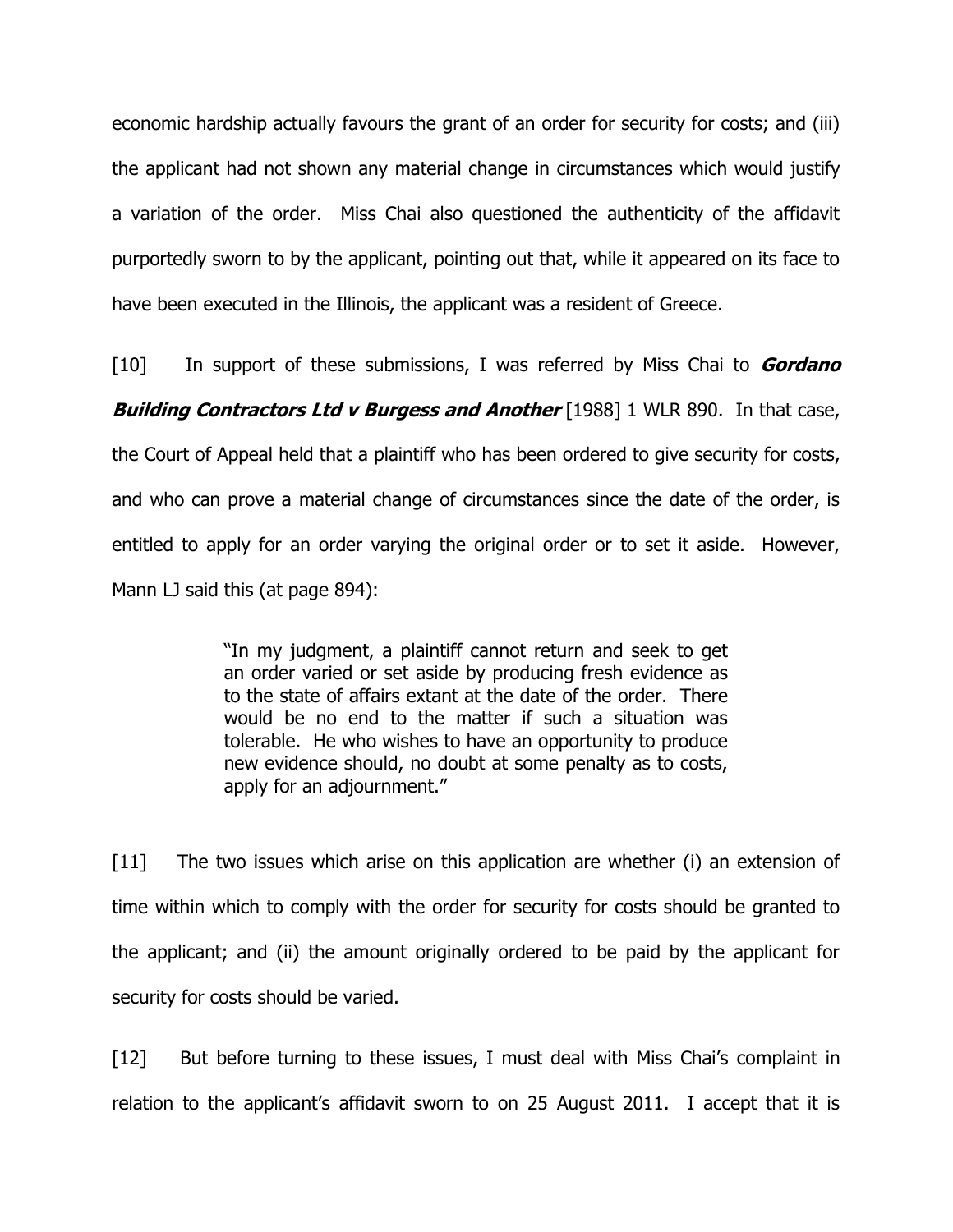indeed curious that the affidavit should appear to have been sworn to in Illinois when the applicant, so far as is known, is a resident of Greece and I do not consider it unreasonable to have expected that some explanation might have been provided for this discrepancy. That said, however, I cannot see a basis, beyond the respondents" suspicion, for disregarding the affidavit altogether, in the absence of any evidence of either the whereabouts of either the applicant or the notary public on 25 August 2011. I will therefore in due course examine the affidavit for what it is worth.

[13] In my judgment on the substantive application for security for costs, I drew attention (at para. [8]) to rule 2.12(3) of the Court of Appeal Rules 2002 ("the CAR"), which enjoins the court in deciding whether to make an order for security for costs against a party to consider "(a) the likely ability that party to pay the costs of the appeal if ordered to do so; and (b) whether in all the circumstances it is just to make the order". It is well established that, in the exercise of its powers under this rule, there are "no words restricting the generality of the discretion exercised by the court" (**Procon (Great Britain) Ltd v Provincial Building Co. Ltd and Another** [1984] 1 WLR 557, 564, per Cumming-Bruce LJ).

[14] In considering whether to grant the orders sought by the applicant on this application therefore, it seems to me that the court"s discretion must be an equally wide and unfettered one, subject only to the principle laid down in **Gordano**. That is, that the applicant is required to prove a material change of circumstances since the date of the original order.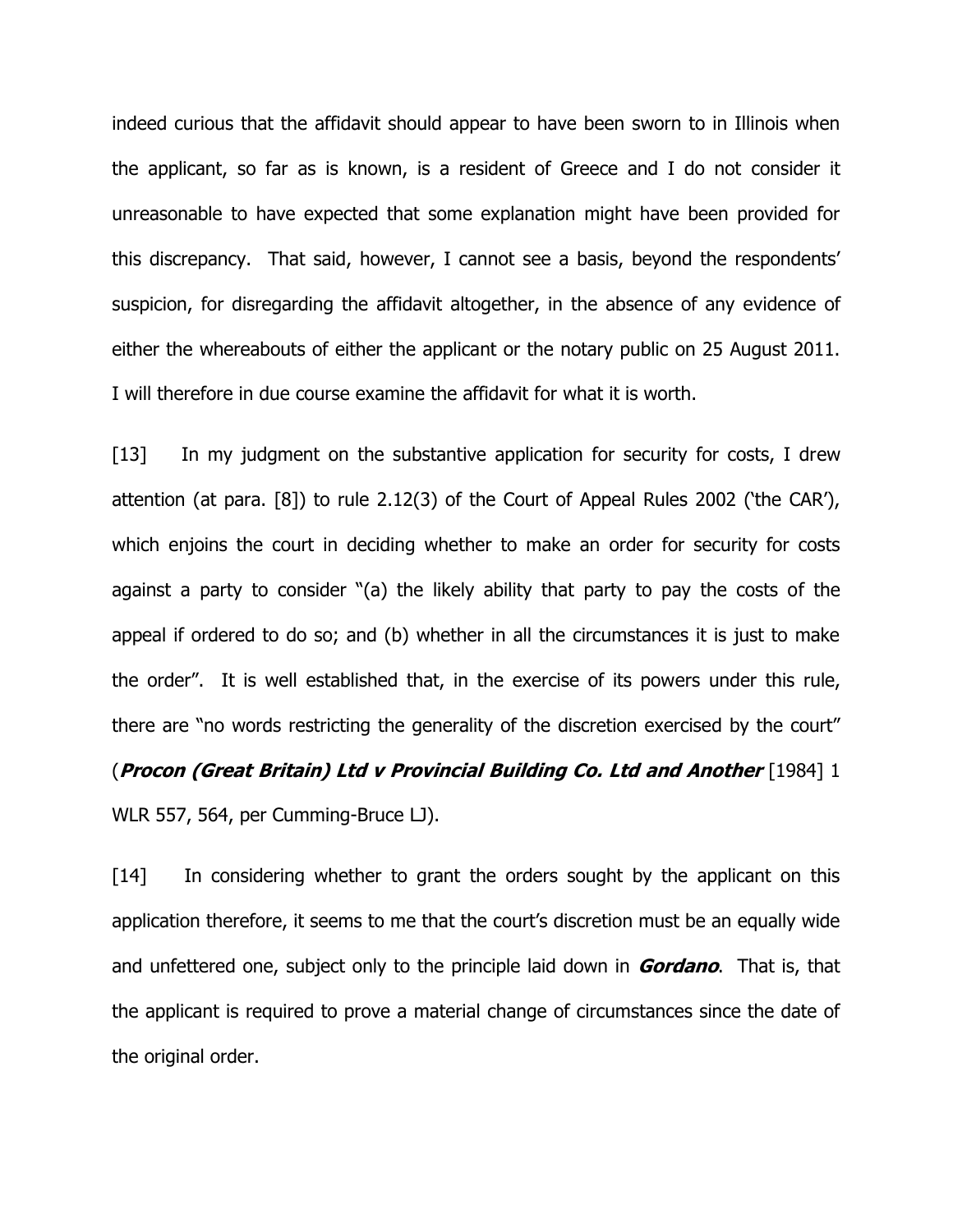[15] In this regard, I will say at once, as I indicated to counsel for the parties at the time of making my order on this application, that I do not consider the applicant"s affidavit to be wholly satisfactory. I fully accept that what would ordinarily be expected on an application such as this is some explicit evidence of a material change in the applicant"s circumstances in the **Gordano** sense. I also accept that the evidence on the point in the instant case can by no means be described as explicit. However, there nevertheless seems to me to be a reasonably clear implication from the applicant"s affidavit of 25 August 2011 that what she was putting forward was in fact a change in circumstances, whereby she found herself "unable to pay the said sum of \$820,000.00 into Court by the  $20<sup>th</sup>$  June 2011". Her statement that she had now made arrangements with Mr Campbell "for such sum as this Court will direct to be paid into Court within the extended time this Honourable Court will allow", was a demonstration, it seems to me, that it might realistically be expected that, if the sum required to be paid were to be reduced, she would be in a position to comply with the order.

[16] While rules requiring the payment of security for costs in certain circumstances are clearly designed to ensure that a respondent is not left out of pocket at the end of the day, it is also clear from the authorities that, as Megarry V-C observed in **Pearson and Another v Naydler and Others** [1977] 1 WLR 899, 906 (in the context of an application for security for costs against an impecunious company), "the court must not allow the [rule] to be used as an instrument of oppression, as by shutting out a small company from making a genuine claim against a large company". In the instant case, I therefore considered it to be a proper exercise of my discretion to extend the time for